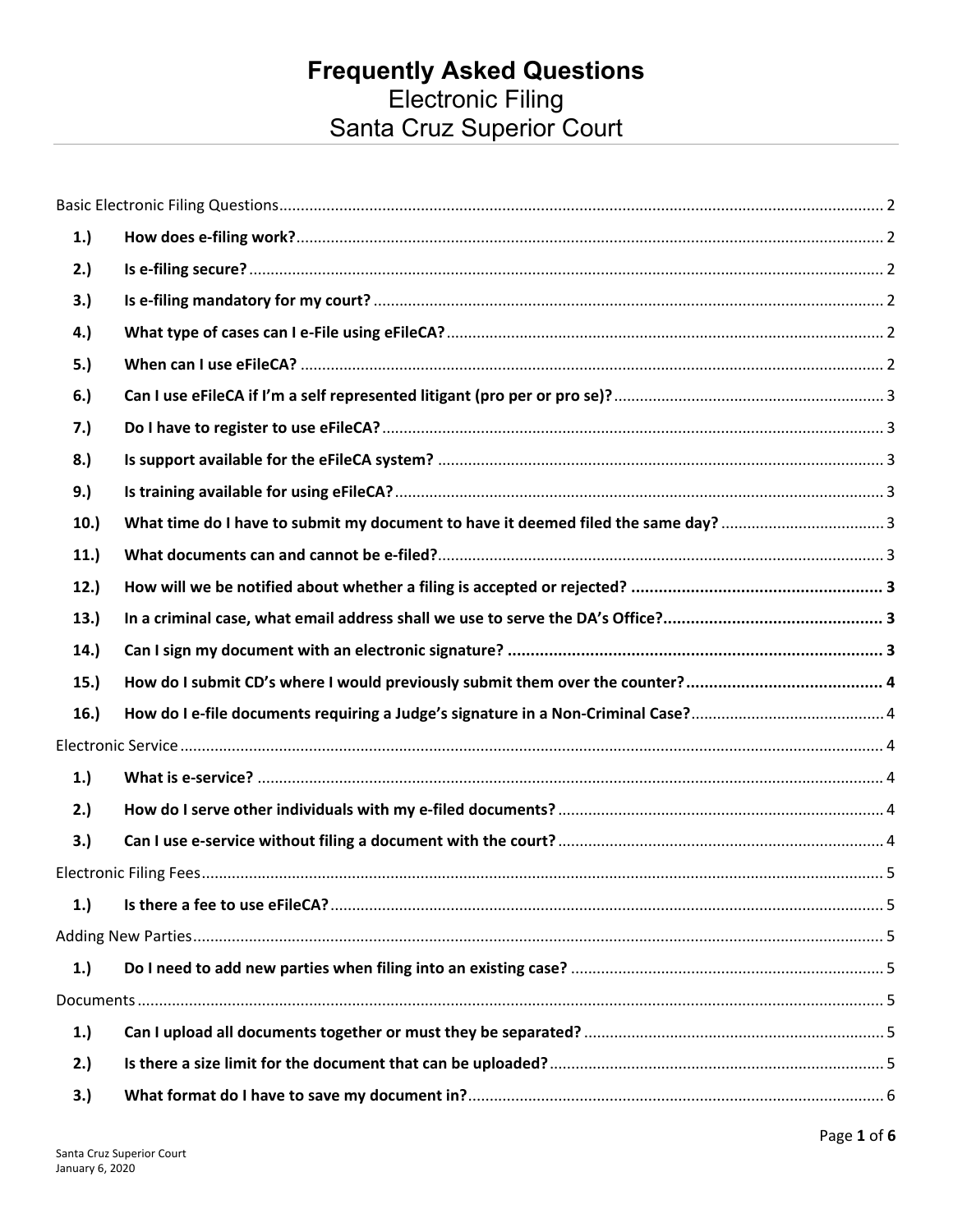# **Frequently Asked Questions** Electronic Filing Santa Cruz Superior Court

| 5.) |  |
|-----|--|

# <span id="page-1-0"></span>**Basic Electronic Filing Questions**

#### <span id="page-1-1"></span>**1.) How does e-filing work?**

a. Electronic filing or e-filing enables filers and courts to efficiently process documents and fees online. eFileCA manages the flow of information among filers, clerks, court personnel and judges.

The filer submits documents by establishing an account with an electronic service provider (EFSP) at <http://www.odysseyefileca.com/service-providers.htm>

#### <span id="page-1-2"></span>**2.) Is e-filing secure?**

a. Yes. The eFileCA system adheres to state and federal security regulations and meets Payment Card Industry Security Standards to protect filer and transaction information.

#### <span id="page-1-3"></span>**3.) Is e-filing mandatory for my court?**

- a. Yes, e-filing is mandatory for attorneys, but optional for self-represented litigants. See Santa Cruz Superior Court Local Rule 1.3.
- b. It varies by court. Please review the list of Courts accepting e-filings section at [http://www.odysseyeFileCA.com](http://www.odysseyefileca.com/) for information on specific courts.

#### <span id="page-1-4"></span>**4.) What type of cases can I e-File using eFileCA?**

- a. In Santa Cruz County e-filing is mandatory for all case types. See Santa Cruz Superior Court Local Rule 1.3.
- b. Most courts restrict e-filing to non-criminal cases. Specific case types per court can be viewed by logging into [http://www.odysseyefileca.com/service-providers.htm,](http://www.odysseyefileca.com/service-providers.htm) selecting a particular court, and viewing their available options.

#### <span id="page-1-5"></span>**5.) When can I use eFileCA?**

- a. eFileCA is available 24 hours a day, seven days a week. Consult you[r local court rules](http://www.santacruzcourt.org/sites/default/files/pdfs/FINAL%20Local%20Rules%20of%20Court%2012.9.15.pdf) for the court review timelines and schedules.
- b. Any document received electronically by the court between 12:00 a.m. and 11:59:59 p.m. on a court day shall be deemed filed on that court day. Any document that is received electronically on a non-court day shall be deemed filed on the next court day, see Civil Code of Procedure 1010.6.

**Note:** The system may be temporarily offline from time to time for maintenance purposes.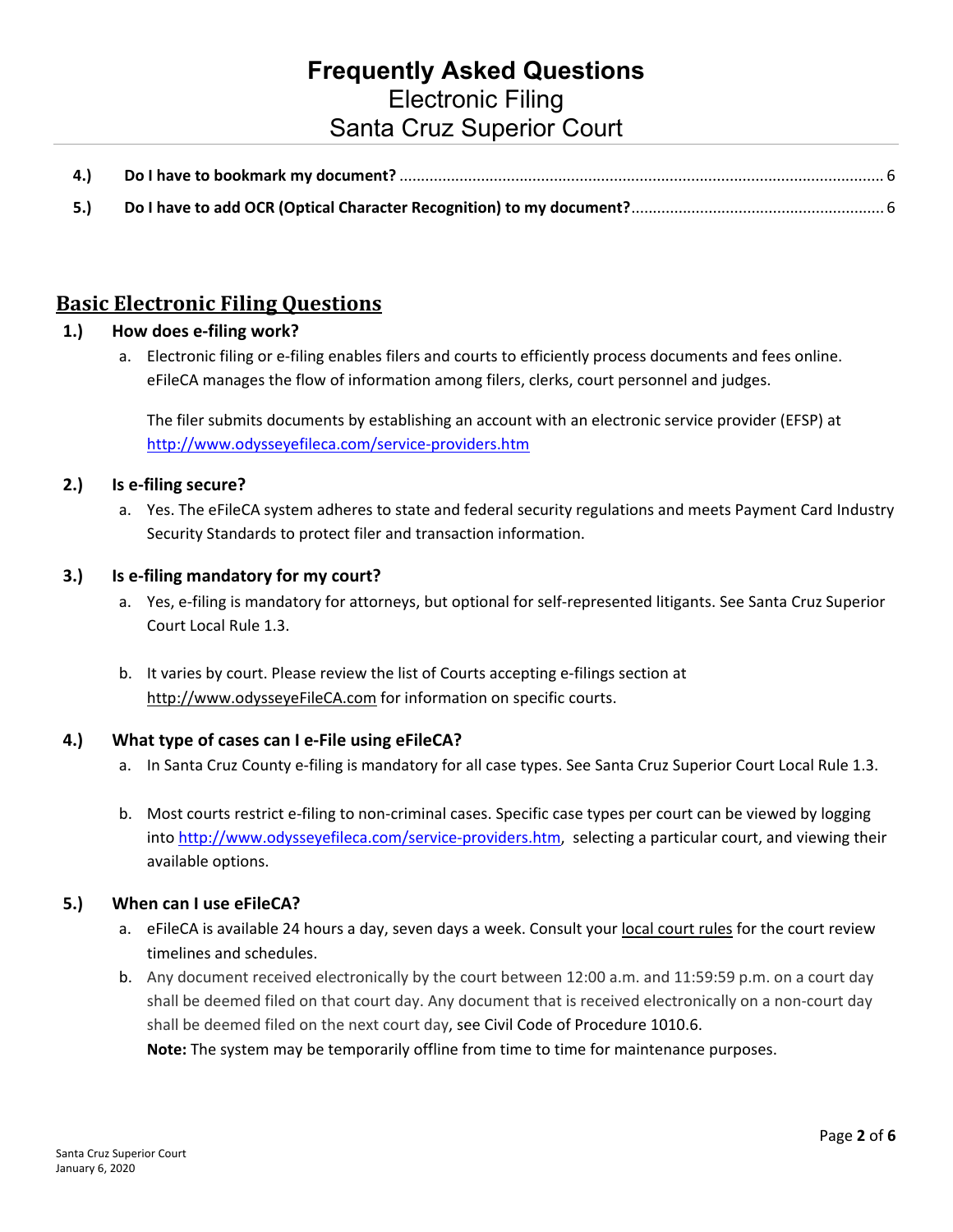#### <span id="page-2-0"></span>**6.) Can I use eFileCA if I'm a self represented litigant (pro per or pro se)?**

a. Yes, self-represented parties are eligible to use the site for e-filing. However, it is not mandatory and they may continue to file by mail or in person.

#### <span id="page-2-1"></span>**7.) Do I have to register to use eFileCA?**

a. Yes, all users must register with an electronic service provider (EFSP) prior to using e-filing.

#### <span id="page-2-2"></span>**8.) Is support available for the eFileCA system?**

a. Yes, support is provided for both attorneys and self represented litigants. Each electronic filing service provider (EFSP) offers a different type of e-filing support. When you pick your EFSP look at the level of filing support that is offered and see if it meets your needs.

#### <span id="page-2-3"></span>**9.) Is training available for using eFileCA?**

a. Yes, training is provided for free. You can register by selecting Web Training Sessions at [http://www.odysseyefileca.com/service-providers.htm.](http://www.odysseyefileca.com/service-providers.htm) You can attend as many training sessions as you need. One hour of CLE credit can be earned for many of the sessions.

#### <span id="page-2-4"></span>**10.) What time do I have to submit my document to have it deemed filed the same day?**

a. Any document received electronically by the court between 12:00 a.m. and 11:59:59 p.m. on a court day shall be deemed filed on that court day. Any document that is received electronically on a non-court day shall be deemed filed on the next court day, see Civil Code of Procedure 1010.6. Keep in mind that some of the EFSP companies have a cut-off time for same-day processing because of the time it takes for the envelope to be submitted and received by the court.

#### <span id="page-2-5"></span>**11.) What documents can and cannot be e-filed?**

a. All documents can be electronically filed except for those outlined in [Local Rules 1.3.01\(c\).](http://www.santacruzcourt.org/sites/default/files/pdfs/Local%20Rules%20of%20Court%20July%202018.pdf?1539295922330)

#### <span id="page-2-6"></span>**12.) How will we be notified about whether a filing is accepted or rejected?**

a. You will receive an email once the filing has been processed indicating if the filing was accepted or rejected.

#### <span id="page-2-7"></span>**13.) In a criminal case, what email address shall we use to serve the DA's Office?**

- a. The Santa Cruz District Attorney's Office has asked filers to use the following email addresses for service:
	- 1. Felony cases: [DATFelonyTeam@santacruzcounty.us](mailto:DATFelonyTeam@santacruzcounty.us)
	- 2. Misdemeanor cases: [DATMisdemeanorTeam@santacruzcounty.us](mailto:DATMisdemeanorTeam@santacruzcounty.us)

#### <span id="page-2-8"></span>**14.) Can I sign my document with an electronic signature?**

a. Refer to [California Rule of Court 2.257](http://www.courts.ca.gov/cms/rules/index.cfm?title=two&linkid=rule2_257) for the Requirements for signatures on documents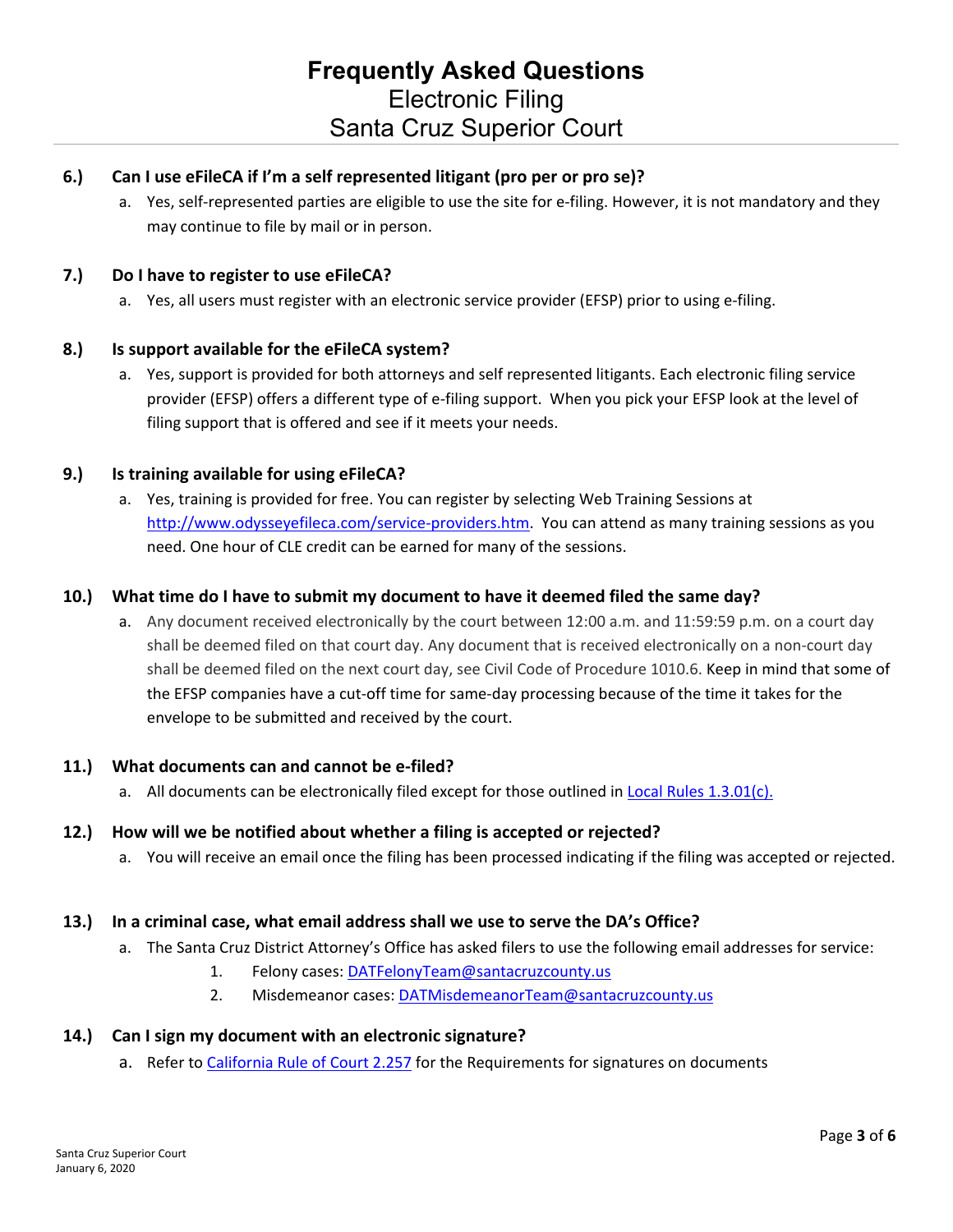#### <span id="page-3-0"></span>**15.) How do I submit CD's where I would previously submit them over the counter?**

a. CD's shall be submitted in the courtroom only. We will not accept either the contents of CD's or CD's themselves when e-filing.

#### <span id="page-3-1"></span>**16.) How do I e-file documents requiring a Judge's signature in a Non-Criminal Case?**

- a. All items requiring a judge's signature are subject to mandatory electronic filing for all non-criminal case types.
- b. The document requiring a signature must be its own lead document. Any letter or cover sheet accompanying the document must be submitted under a separate filing code as its own lead document.

# <span id="page-3-2"></span>**Electronic Service**

#### <span id="page-3-3"></span>**1.) What is e-service?**

a. E-service is a feature provided by eFileCA where documents are electronically served to other parties in a case via e-mail. Using this option, you can track when each party received and opened the filing. **Note:** Initial filing service must be served in person.

#### <span id="page-3-4"></span>**2.) How do I serve other individuals with my e-filed documents?**

a. Filers are responsible for accomplishing service of all filings as required by applicable court rules. For this purpose, filers may use the mail service, serve by hand delivery, send an e-mail, or use eFileCA as it offers the option of electronic service of each filing to the designated service contact.

#### <span id="page-3-5"></span>**3.) Can I use e-service without filing a document with the court?**

a. Yes, eFileCA may be used to exchange documents between parties without filing the documents through the courts.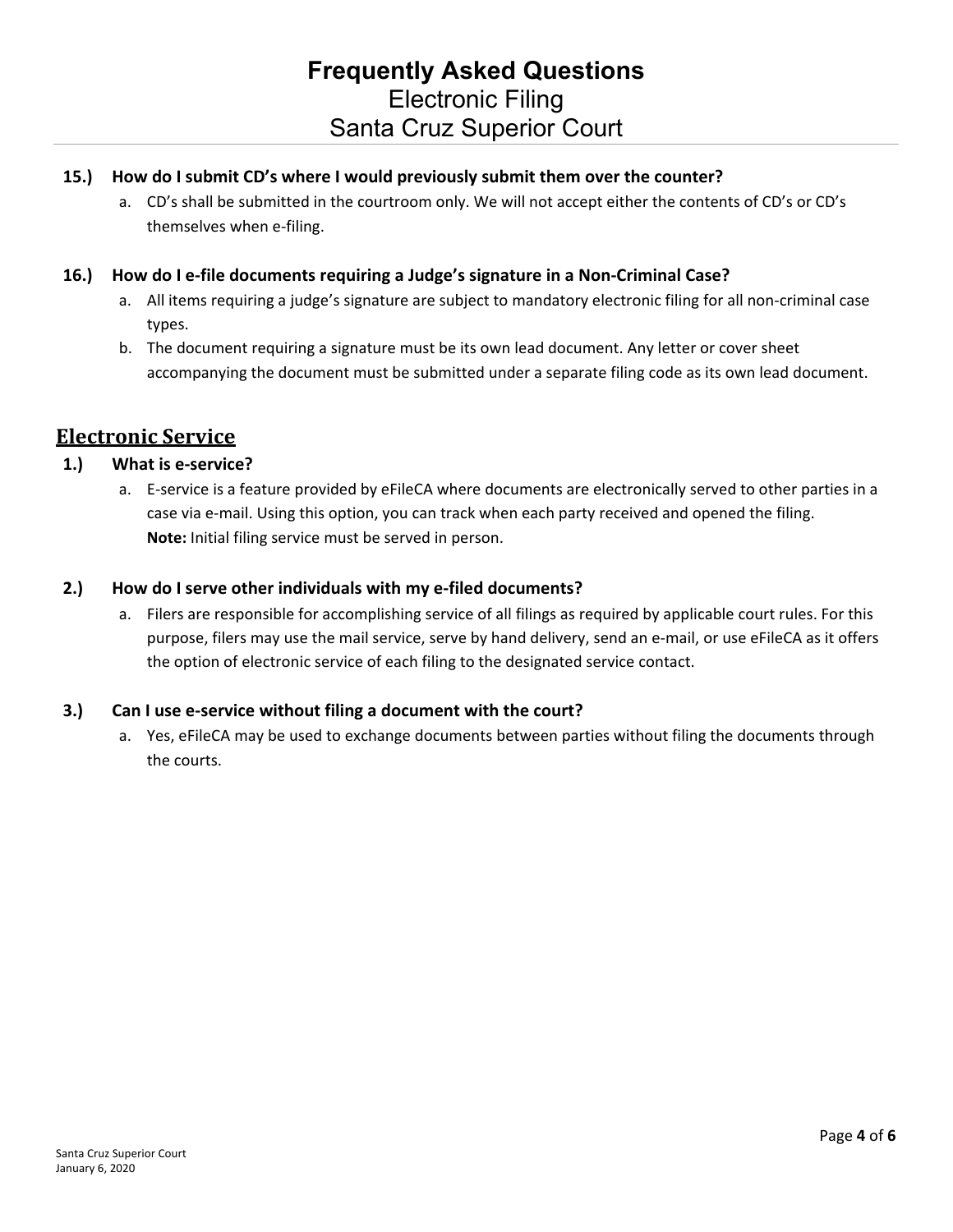# <span id="page-4-0"></span>**Electronic Filing Fees**

#### <span id="page-4-1"></span>**1.) Is there a fee to use eFileCA?**

- a. Yes, there are fees associated with filing documents electronically with eFIleCA.com:
- b. Standard court filing fees: Statewide fee schedules can be found at [https://www.santacruzcourt.org/sites/default/files/pdfs/Statewide%20Civil%20Fee%20Schedule%20eff%2](https://www.santacruzcourt.org/sites/default/files/pdfs/Statewide%20Civil%20Fee%20Schedule%20eff%2001.01.2020_0.pdf?1578081881252) [001.01.2020\\_0.pdf?1578081881252.](https://www.santacruzcourt.org/sites/default/files/pdfs/Statewide%20Civil%20Fee%20Schedule%20eff%2001.01.2020_0.pdf?1578081881252) Contact your local court for additional information on specific filing fees.
- c. Filings submitted without all the required filing fees will be rejected for correction.
- d. *E-file fee:* A service fee is assessed for use of the e-filing system. The fee is \$3.50. This is subject to change.
- e. *EFSP fee:* Additional fees may be charged by provider, fees vary between the different providers
- f. *Payment service fee:* A payment service fee is assessed to cover the credit card processing fees. The current fee is 3%, this number can fluctuate quarterly.
- g. *eCheck Fee:* The fee is \$.25.

## <span id="page-4-2"></span>**Adding New Parties**

#### <span id="page-4-3"></span>**1.) Do I need to add new parties when filing into an existing case?**

a. When electronically filing into an existing case, parties that already exist in the case should not be added as new parties. We have noticed an increasing number of filers adding new parties, when those parties already exist on the case. The only time new parties should be added to the case is when the filing adds new parties to an existing case. This could be an amended complaint adding new defendants, cross complaint adding cross-defendants, amendment to complaint naming a doe, etc. When new parties are added through electronic filing that already exist on the case, the clerk must delete them before processing the filing or the parties will be duplicated in the case management system.

## <span id="page-4-4"></span>**Documents**

#### <span id="page-4-5"></span>**1.) Can I upload all documents together or must they be separated?**

a. Documents should be filed as you would file them at the clerk window. For instance, a document that would have been stapled together at filing should be filed as one lead document. Another way to think about it is that anything that needs its own file stamp should be filed separately, as a lead document that gets its own separate event code. Multiple documents can be filed together in one envelope but each document to be filed needs its own event code.

#### <span id="page-4-6"></span>**2.) Is there a size limit for the document that can be uploaded?**

a. Limits are 35 megabits for the whole envelope and 25 megabits for a single document. There have been a few initial problems here that have all been resolved by calling the EFSP. If the document is truly too big, and the EFSP cannot resolve it, then the document can be electronically filed in separate batches—but